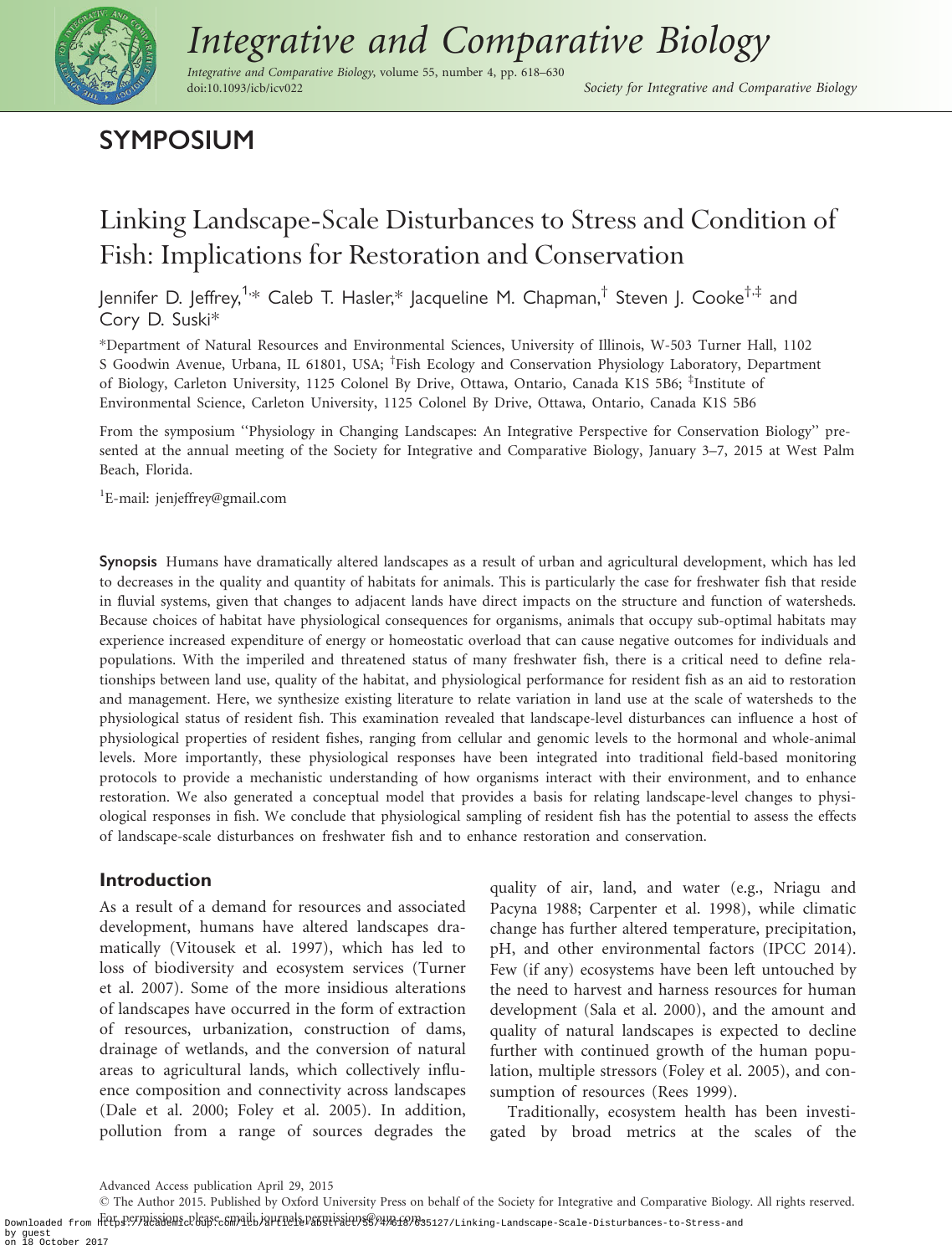population and community [\(Attrill and Depledge](#page-9-0) [1997;](#page-9-0) [Rapport et al. 1998\)](#page-11-0). Although these methods are useful in understanding how disturbances of landscapes affect species' distributions, these broadscope metrics can be slow to respond to stressors, and do not provide information on causal mechanisms. As such, there has been growing interest in utilizing physiological tools to understand how ecosystem health is affected in the short-term, as well as to understand the mechanisms driving changes in the population by landscape-scale disturbances. Physiological tools are sensitive compared with most population-level tools, as they can be sublethal and graded, rather than binary (presence/ absence). Physiological tools also allow for more immediate, short-term assessments of individual health or condition, as opposed to longer-term population or community metrics such as changes in abundance or lowered reproductive output (e.g., [Adams et al.](#page-9-0) [2002; Adams and Ham 2011\)](#page-9-0). In addition, the field of conservation physiology specifically addresses how conservation issues relate to organismal physiology, particularly with respect to stress ([Wikelski and](#page-12-0) [Cooke 2006](#page-12-0); [Cooke et al. 2013](#page-9-0)). The use of physiological metrics to assist in restoring habitat recently has gained attention from conservation practitioners and managers [\(Cooke and Suski 2008](#page-9-0); [Cooke and](#page-9-0) [O'Connor 2010](#page-9-0)).

Based on this background, the overall goal of this review was to identify how physiological tools could be used to study the status of freshwater fish in relation to disturbances of landscapes. Specifically, this review aimed to: (1) understand how landscape-scale disturbances affect freshwater systems and the traditional, broad-scale methods being used to assess ecosystem health, (2) define how changes to landscapes have the potential to influence physiological properties of resident freshwater fish, (3) provide an overview of past studies that have quantified landscape-scale impacts on the physiological properties of fish, (4) generate a conceptual model linking landscape-level disturbances to physiological processes in fish, and finally (5) explore the potential for linking physiological properties of fish to ''traditional'' assessments of changes in individuals and populations due to disturbances of landscapes.

# Resident freshwater fish are at particular risk

The freshwater biome, which is habitat for 40% of the globe's fish biodiversity ([Lundberg et al. 2000](#page-10-0)), is particularly sensitive to landscape-level changes ([Ricciardi and Rasmussen 1999](#page-11-0); [Sala et al. 2000;](#page-11-0)

[Meybeck 2004\)](#page-10-0). Indeed, analyses have shown that freshwater ecosystems are degrading at a faster rate than terrestrial ecosystems [\(Ricciardi and Rasmussen](#page-11-0) [1999](#page-11-0)). Because freshwater habitats are so closely linked to the surrounding watershed, land cover, underlying geology, topography, land use, and climatic variables, they all can dictate the quality of water and habitat ([Hynes 1975](#page-10-0); [Allan 2004\)](#page-9-0). Freshwater systems, and the organisms that inhabit them, are particularly vulnerable to perturbations in the landscape.

Globally, freshwater fishes are among the taxa most at risk, due in part to the landscape-level changes described above. [Karr et al. \(1985\)](#page-10-0) described a decline of between 43% and 67% of fish species in two North American Rivers (Illinois and Maumee Rivers). More recent studies suggest that 39% of North American fish species are imperiled ([Jelks](#page-10-0) [et al. 2006](#page-10-0)), 25% of evaluated global freshwater fish are at risk of extinction (Vié [et al. 2009\)](#page-11-0), and an estimated four North American freshwater species of fish will be lost every decade [\(Ricciardi and](#page-11-0) [Rasmussen 1999](#page-11-0)). Degradation of the habitat appears to be the primary cause of the decline of freshwater species of fish, and [Miller et al. \(1989\)](#page-10-0) found that, in 73% of observed declines, physical alteration of the habitat was the most frequently cited causal factor. Additional studies have listed several other landscape-related variables as the main reasons freshwater fish are threatened globally, including (but not limited to) hydrologic alterations, poor quality of water, climatic change, changes in the landscape (e.g., draining of wetlands), and modification of flow ([Carpenter et al. 1992; Dudgeon et al. 2006\)](#page-9-0). Several reviews on the conservation of freshwater fish have identified landscape-level changes as a primary factor for declines in populations and hence in losses of species (e.g., [Moyle and Leidy 1992;](#page-11-0) [Maitland](#page-10-0) [1995](#page-10-0); [Richter et al. 1997;](#page-11-0) [Collares-Pereira and](#page-9-0) [Cowx 2004\)](#page-9-0). Clearly, understanding the responses of fish to changes in the landscape (i.e., landscape ecology) can assist with predictions of how species and populations will be impacted.

# Landscape-level disturbances to freshwater systems

Anthropogenic developments are changing the physics, chemistry, and hydrology of aquatic ecosystems and their surrounding landscapes [\(Hynes 1975;](#page-10-0) [Dudgeon et al. 2006\)](#page-9-0). Arguably the most common large-scale change to landscapes is deforestation, as it occurs during virtually all development projects. Removal of trees from riparian zones in particular has been linked to poor quality of the habitat,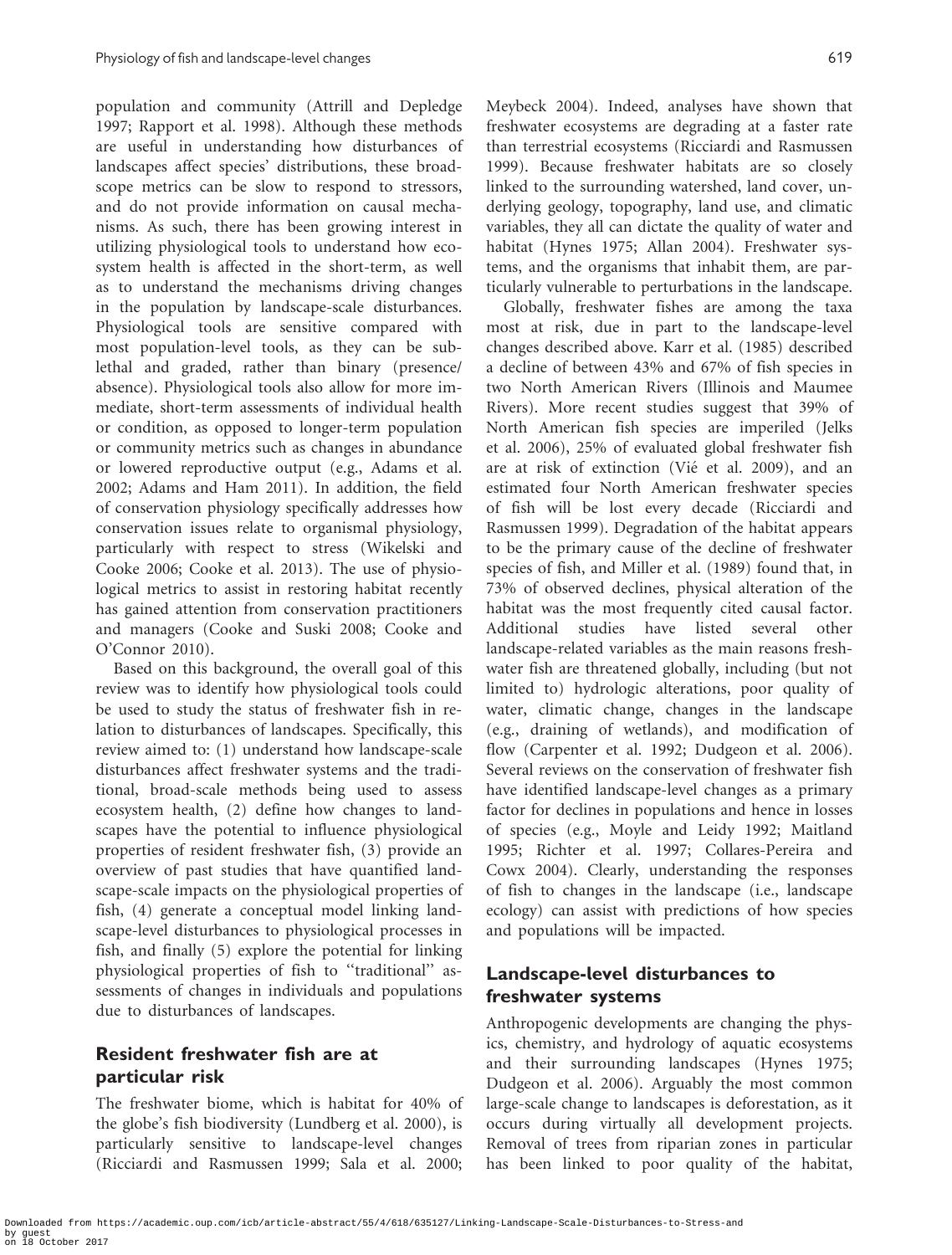including increases in temperature of the water, runoff, sedimentation rates, and input of nutrients [\(Allan 2004](#page-9-0); [Sweeney et al. 2004;](#page-11-0) [Dudgeon et al.](#page-9-0) [2006](#page-9-0)). Depending on the extent of deforestation and resiliency of the affected system, these impacts can alter the quality of the habitat, change floral and faunal biodiversity, and shift trophic dynamics [\(Rahel 2002](#page-11-0); [Sutherland et al. 2002\)](#page-11-0). Fragmentation of habitats and alterations in the flow of water can have equally damaging results; the construction of dams, urbanization (roads, commercial and residential developments) [\(Walsh et al. 2005](#page-12-0)), and agriculture not only create physical barriers between habitats, but also can alter hydrological regimes along the entire watercourse [\(Poff et al. 1997](#page-11-0); [Bunn and Arthington 2002](#page-9-0)). Dykes and channelization of watercourses used to protect developments and provide irrigation have disconnected many rivers from their flood plains, thereby eliminating natural nutrient cycles and removing access to habitats important for foraging and reproduction ([Aarts](#page-8-0) [et al. 2004\)](#page-8-0). Urbanization has further been implicated as one of the most damaging uses of land because of increased run-off, alteration of habitats, and point-source pollution from industry and urban effluent [\(Gergel et al. 2002;](#page-10-0) [Miltner et al. 2004](#page-11-0)). To compound all of these factors, climatic change is predicted to increase not only global temperatures, but also the frequency and severity of extreme weather events ([Easterling et al. 2000\)](#page-9-0). Predicted flash flooding, drought, and extreme temperatures may push aquatic biota beyond physiological tolerances, particularly those species that are already living on the edge of their distributions. Collectively, these anthropogenic alterations to freshwater systems can degrade the quality of habitats, reduce connectivity, and limit resources [\(Allan 2004\)](#page-9-0), thereby highlighting the importance of understanding the implications for fish residing in these freshwater systems.

# Traditional methods used to assess the status of freshwater ecosystems

In general, landscape ecology investigates habitatquality, connectivity, and organismal biology across spatial scales so as to understand how species are distributed [\(Wiens 1989](#page-12-0), [1992](#page-12-0)). Typically, landscape ecologists relate landscape-patterns, often across a disturbance and/or natural gradient, to species' distributions and abundances ([Mazerolle and Villard](#page-10-0) [1999](#page-10-0); [Elith and Leathwick 2009](#page-9-0)). Landscape ecology is transferable to freshwater ecosystems and fauna [\(Schlosser 1991; Robinson et al. 2002;](#page-11-0) [Wiens 2002](#page-12-0)), and fish ecologists have demonstrated that the distributions and assemblages of fish are related to a range of watershed characteristics and land-use patterns (e.g., [Barton et al. 1985](#page-9-0); [Tonn et al. 1990;](#page-11-0) [Jackson et al. 2001;](#page-10-0) [Fausch et al. 2002; Allan 2004;](#page-9-0) [Chu et al. 2015](#page-9-0)). Traditionally, studies have relied on field-derived presence/absence data to assess species' abundance, richness, and evenness (see previously referenced papers above), and/or biotic integrity ([Karr et al. 1986; Karr 1991](#page-10-0); [Wang et al. 1997](#page-12-0)), an index that combines several attributes of fish assemblages (e.g., number of native species; percent omnivores). Other traditional methods include measuring size-distributions and size-at-age ([Summerfelt and](#page-11-0) [Hall 1987](#page-11-0)). However, these traditional metrics are normally broad in spatial and temporal scale, and comparisons often are made by relating coarsely collected biological data to even coarser landscape data that may or may not be paired (i.e., biological samples collected at one place at one time, and landscape data collected elsewhere or at another time). Furthermore, sampling effort is typically minimal across both space and time, resulting in datasets that can be difficult to interpret. Such traditional sampling methods have been useful for broad-scale understanding of how species are distributed across landscapes, and how distributions are influenced by watershed characteristics and land use. Unfortunately, the interpretation of results from these studies can be misleading, slow to respond to changes in system function, and provide no definitive information on causal mechanisms, should declines in species be identified. Therefore, using broad indices of fish assemblages and populations to understand how landscape-level changes relate to declines of freshwater fish is inherently difficult and not always informative.

In addition, the use of community-level and population-level metrics for understanding the landscape's effects on fish populations has been criticized for a number of reasons. Broadly, [Rose](#page-11-0) [\(2000\)](#page-11-0) outlined six issues relating to populationlevel outcomes with environmental quality, including detectability, complexity, reliance on predictions, community interactions, and sublethal and cumulative effects. [Van Horne \(1983\)](#page-11-0) suggested that simple positive correlations are not sufficient for understanding the link between habitat-quality and species' density, as demographic data, such as survivorship and fecundity, are needed to fully understand the relationship. In studies on freshwater fish, a decoupling of metrics was observed in degraded habitats, as changes in species richness occurred but abundances were not altered ([Lenat and Crawford](#page-10-0)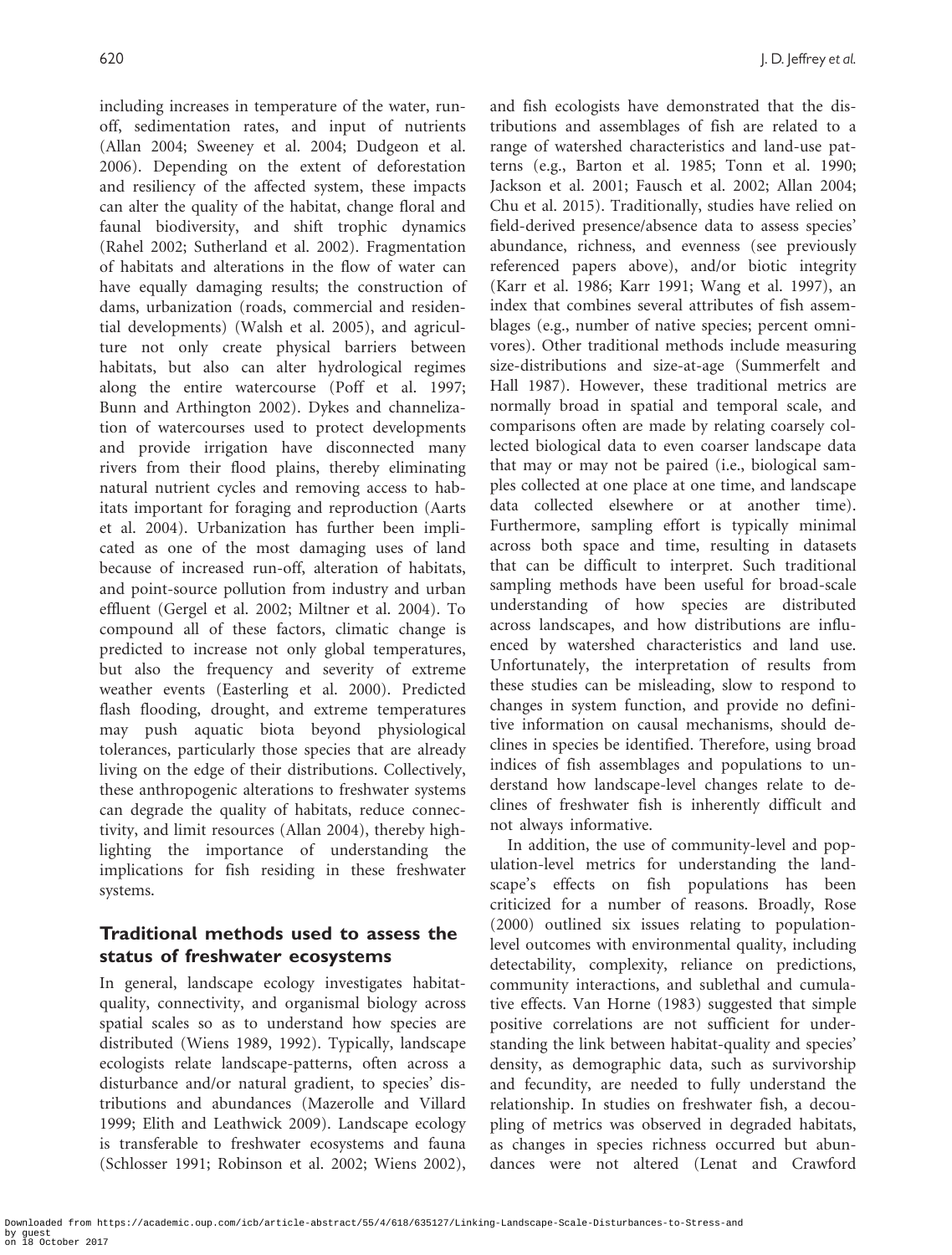[1994\)](#page-10-0), and biotic responses cannot be fully explained by ''generalized stressor gradients'' [\(Davies and](#page-9-0) [Jackson 2006](#page-9-0)). Changes in fish species' diversity and taxonomic distinctness do not always reflect anthropogenic disturbances [\(Heino et al. 2007](#page-10-0)), and models that rely on presence/absence data may be inaccurate because the absence of a species is potentially biased by sampling methods, e.g., species may not be truly absent from a habitat ([MacKenzie](#page-10-0) [2005\)](#page-10-0). Other issues related to using community/ population-level metrics for understanding landscape-level effects are that detection occurs after the impact has occurred, and pre-impact (or historical) data are lacking in most studies [\(Ellis et al. 2012a](#page-9-0)). Clearly, attempting to relate landscape variables to data on species' abundances is challenging, making it difficult to understand how fish are impacted by degraded landscapes using ''traditional'' field-based monitoring. It would therefore be beneficial to develop novel tools and techniques, beyond coarse community-level and population-level metrics, that can be used to define how landscape-level changes impact freshwater fish.

# Physiological tools

Recently, due to the challenges of relating broadscale variables to data on species, populations, and communities, biologists have begun to focus on the processes or ''chain of effects'' that predict species' distributions and abundances [\(Helmuth 2009;](#page-10-0) [Ellis](#page-9-0) [et al. 2012a\)](#page-9-0), essentially using physiological tools to provide metrics for assessing landscape-level changes to populations. Previously, [Huey \(1991\)](#page-10-0) argued the importance of incorporating thermal habitats into the understanding of species' ecology, which, in the case of ectotherms (i.e., fish), is a strong driver of growth, metabolism, and reproduction. Habitat-use also influences stress and choice of food, along with interspecific and intraspecific interactions ([Wiens et al. 1993\)](#page-12-0), which, in turn, can influence metrics of reproduction and performance ([Wingfield et al. 1997, 1998](#page-12-0)). Furthermore, physiological indicators across a range of taxa have now been related to temporal and spatial patterns in the environment [\(Porter et al. 2002](#page-11-0); [Somero 2005;](#page-11-0) [Acevedo Seaman et al. 2006](#page-8-0)), and these relationships have resulted in the development of "macrophysiology" (the investigation and ecological implications of variation in physiological traits over large geographical and temporal scales; [Chown et al.](#page-9-0) [2004\)](#page-9-0). More importantly, variation in the characteristics of habitats have been shown to influence phenotypes and performance of organisms, which can

drive reproductive success and genotypes, providing a link between habitats and fitness (physiology/ life-history nexus; [Ricklefs and Wikelski 2002](#page-11-0)). As such, to fully understand how landscape-level changes influence fish populations, there is a need to quantify how those changes influence the physiological responses of resident organisms. Development of physiological tools that relate variables to fish populations, particularly those under stress, can serve as an important link between landscape-scale disturbances and population-level declines promi-

# Expected physiological responses of fishes to landscape-scale disturbances

nent in many freshwater fish.

Typically, if fish perceive landscape-linked stressors (unpredictable and/or uncontrollable stimuli; [Levine](#page-10-0) [and Ursin 1991\)](#page-10-0) that disturb homeostasis [\(McEwen](#page-10-0) [and Wingfield 2003\)](#page-10-0), fish enter a state of reactive homeostasis to return a (or multiple) physiological mediator(s) to a ''normal'' level [\(Romero et al.](#page-11-0) [2009](#page-11-0)). In response to short-term stressors, fish transiently increase levels of catecholamine and glucocorticoid (cortisol in teleost fish) in the plasma; increases in these hormones allow fish to maintain homeostasis in the face of challenges by increasing energy metabolism, facilitating movement by fueling muscles with oxygen and energy stores, and preventing damage to tissues [\(Wendelaar Bonga 1997;](#page-12-0) [Barton 2002](#page-9-0); [Romero 2004](#page-11-0)). However, if stressors are severe or prolonged (i.e., upper end of the reactive homeostatic range), the fish enters a pathological state, which is also known as homeostatic overload [\(Romero et al. 2009](#page-11-0)). Homeostatic overload may negatively impact reproduction, immune-function, and growth, and can impair a fish's response to subsequent or additional stressors (reviewed by [Wendelaar Bonga 1997;](#page-12-0) [Romero 2004\)](#page-11-0). Landscapescale changes can be abrupt and fleeting (e.g., flash flooding from changes in land use), or gradual and long-term (e.g., summer anoxic zones from agricultural practices; exposure to contaminants). Therefore, landscape-level stressors may only cause physiological mediators to be within the reactive homeostatic range for a brief period of time, or may result in homeostatic overload. Ideally, linking the magnitude and suite of landscape stressors that lead to homeostatic overload would provide managers and restoration biologists with biomarkers and ultimately enable them to assess goals for conservation.

Landscape-scale disturbances result in three key changes to freshwater systems that can have negative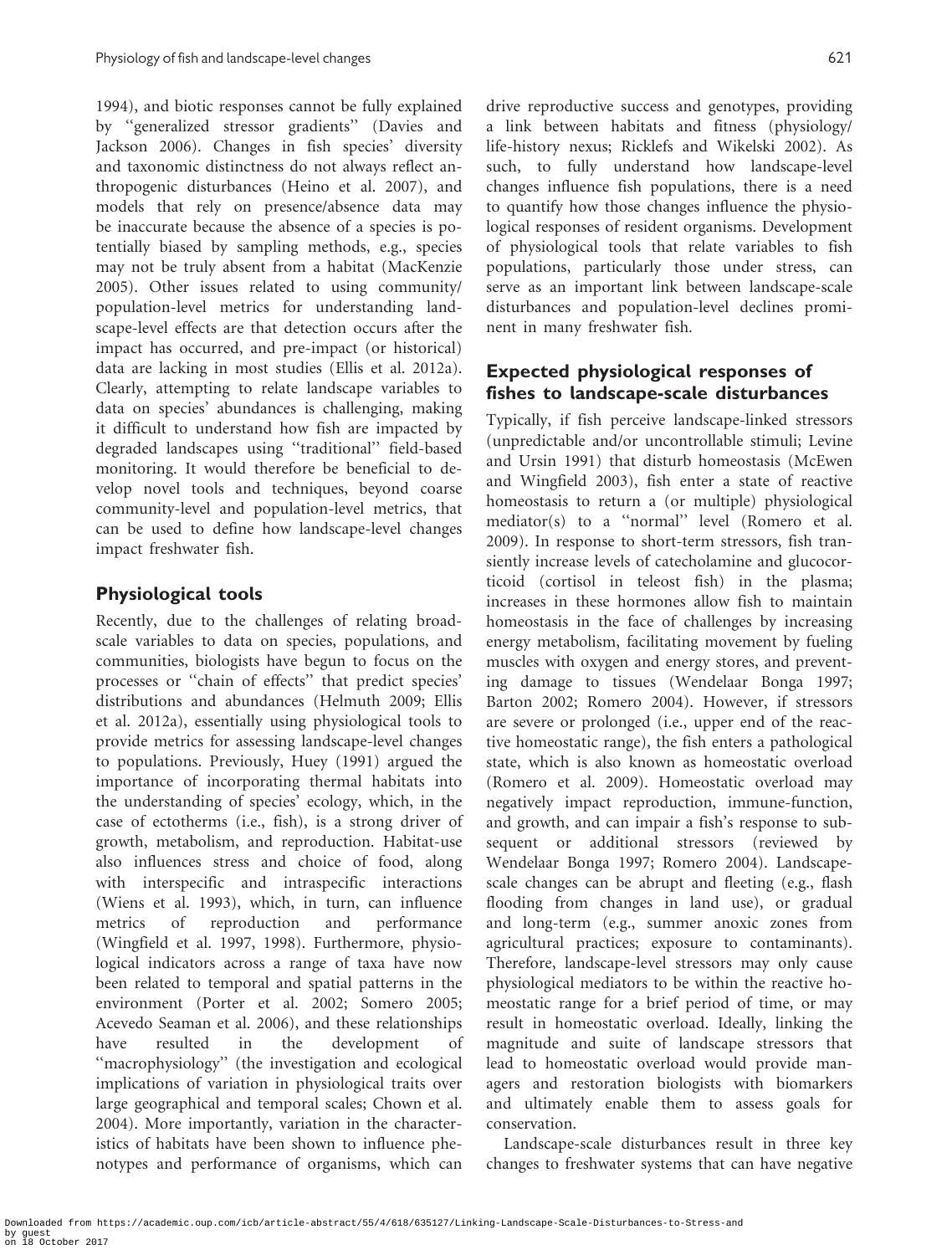physiological consequences and potentially lead to homeostatic overload: reductions in quality of the habitat, decreased connectivity, and fewer resources (Fig. 1). For the purpose of this review, ''habitat'' is defined as the physical environment from the focal point of individual fish that is required to carry out its entire life cycle. Reductions in the parameters of habitat quality that previously have been found to influence the physiology of fish include changes in

important abiotic factors such as temperature, pH, and dissolved oxygen, as well as exposure to contaminants and toxins ([Barton et al. 2002](#page-9-0)). Decreased connectivity and/or increased fragmentation can lead to isolation ([Morita and Yamamoto 2002\)](#page-11-0), crowding ([McCormick 2006](#page-10-0)), and limited habitat access [\(Junge et al. 2014](#page-10-0)). These outcomes have been shown to reduce growth rates (isolation; [Morita et al. 2000](#page-11-0)), decrease feeding (crowding;



Fig. 1 A conceptual model of the link between landscape-level changes and physiological responses in fish. Landscape-level disturbances due to changes in land cover (e.g., deforestation), land-use patterns and practices (e.g., urbanization and agriculture), damming, and climatic change affect a number of variables in aquatic systems. Broadly, these landscape-scale changes lower quality of the habitat, reduce connectivity, and limit the availability of resources. Although the ultimate consequences for the population or community are of great importance (i.e., fitness and reproductive success), these broad-scale metrics may be insensitive, require a long-term dataset, and generally supply information only after a system has been significantly affected. Accordingly, an attractive level to investigate is the physiological responses of the individual (e.g., growth rate, condition, heat shock proteins, glucocorticoids, metabolic rate, and glucose), in which responses of fishes are directly linked to individual performance, and consequently are tied to reproductive success, fitness, and thus to population-level responses.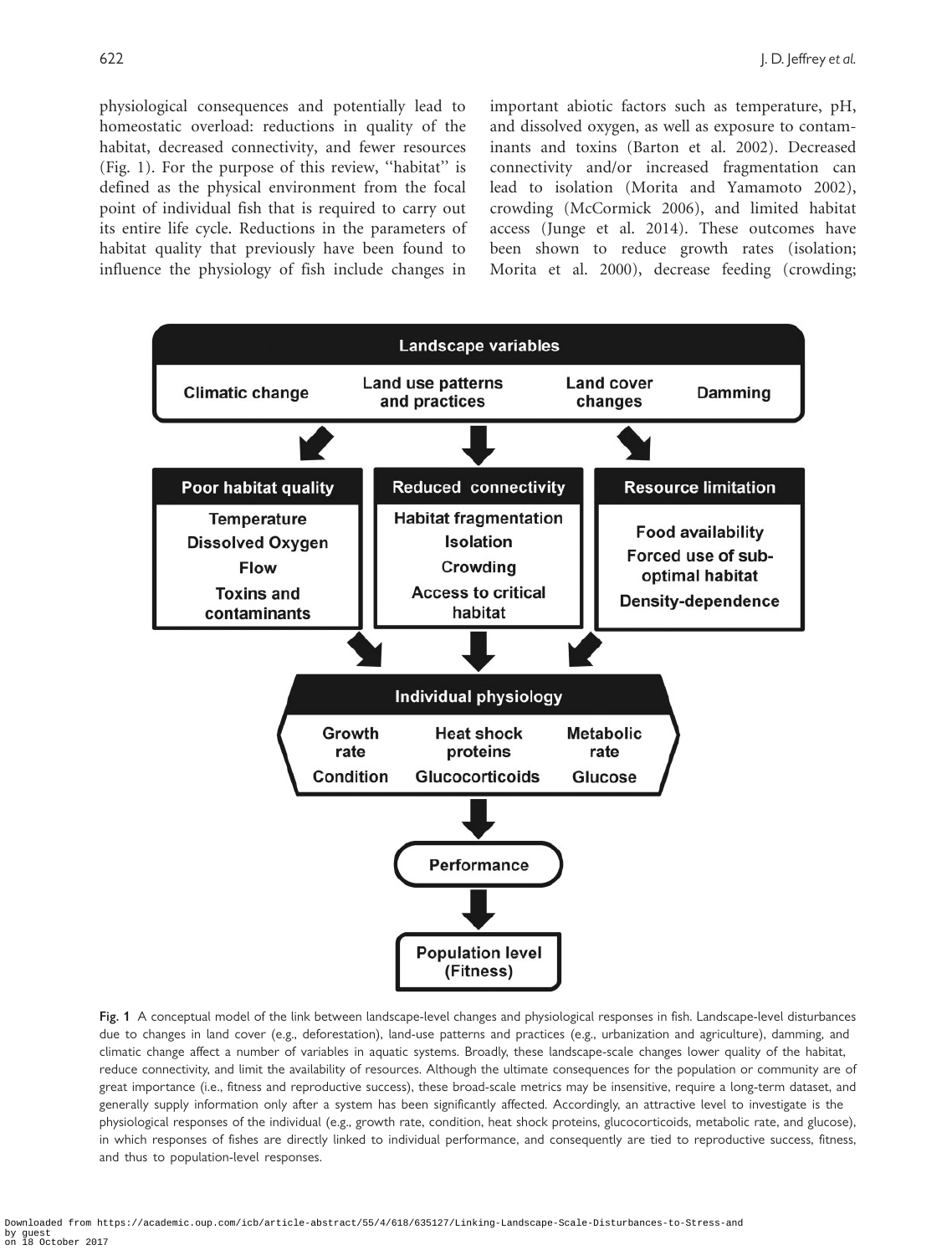<span id="page-5-0"></span>

Fig. 2 Physiological consequences of landscape-scale disturbances in freshwater systems. Panels A and B represent freshwater streams within undisturbed and disturbed watersheds, respectively. Landscape-level disturbances disrupt a number of characteristics (C) that influence several physiological factors of resident fish. Two examples of altered physiological responses due to landscape-level disturbances are illustrated in panels D and E. Creek chub (Semotilus atromaculatus) sampled from streams within watersheds dominated by agriculture showed lower metabolic rates and an attenuated cortisol response following hypoxia and thermal challenges, relative to fish collected from watersheds dominated by forests (D; [Blevins et al. 2013\)](#page-9-0). In largemouth bass (Micropterus salmoides) sampled from watersheds spanning a range of land uses, a greater proportion of natural land in the watershed (forests, wetlands) resulted in an increased resistance to oxidative stress, thereby highlighting the importance of natural land uses in driving oxidative resistance in resident fish (E; [King 2014\)](#page-10-0). Photograph for panel A by J. Imhof and for panel B by G. King.

[Wedemeyer 1976\)](#page-12-0), increase expression of heat-shock proteins (crowding; [Iwama et al. 1999](#page-10-0)), increase levels of cortisol and glucose in the plasma (crowding; [Yin et al. 1995](#page-12-0)) and may force fish into sub-optimal environmental gradients, which promote non-optimal growth and alter metabolic rate ([Rahel](#page-11-0) [et al. 1996\)](#page-11-0). Fewer resources can result in increased interspecific and intraspecific competition, as well as limited food, increased threat of predation, and, again, forced-use of sub-optimal habitat ([Schlosser](#page-11-0) [1991\)](#page-11-0). Physiologically, the ecological outcomes of fewer resources are known to increase starvation ([Niimi 1972](#page-11-0)), expenditure of energy [\(Li and](#page-10-0) [Brocksen 1977; Metcalfe 1986](#page-10-0)), and injury [\(Adams](#page-8-0) [et al. 1998](#page-8-0); [MacLean et al. 2000](#page-10-0)) in fish. The degree to which all of these outcomes of landscape-level change influence physiological responses of fishes and the potential for homeostatic overload varies widely and depends on perception (i.e., spatial-scale at which an animal interacts with the environment;

[Olden et al. 2004](#page-11-0)). Few studies have explicitly quantified the relationship of landscape changes to fishes' physiology, and therefore, our understanding of how fish respond to a suite of changes (i.e., as opposed to studies performed in controlled settings where many variables can be controlled) that result from alterations of the landscape is limited.

## Links between changes in the landscape and the physiological properties of fish

As previously outlined, physiological responses are useful when quantifying the impacts of stressors on individuals (Fig. 2), and can provide a sensitive and mechanistic basis for understanding such responses [\(Adams and Ham 2011\)](#page-9-0). This concept of assessing physiological responses to landscape-level disturbances, however, has been relatively underutilized until recently [\(Young et al. 2006\)](#page-12-0). For example, [Adams and Ham \(2011\)](#page-9-0) evaluated the possibility of using physiological indicators (representing five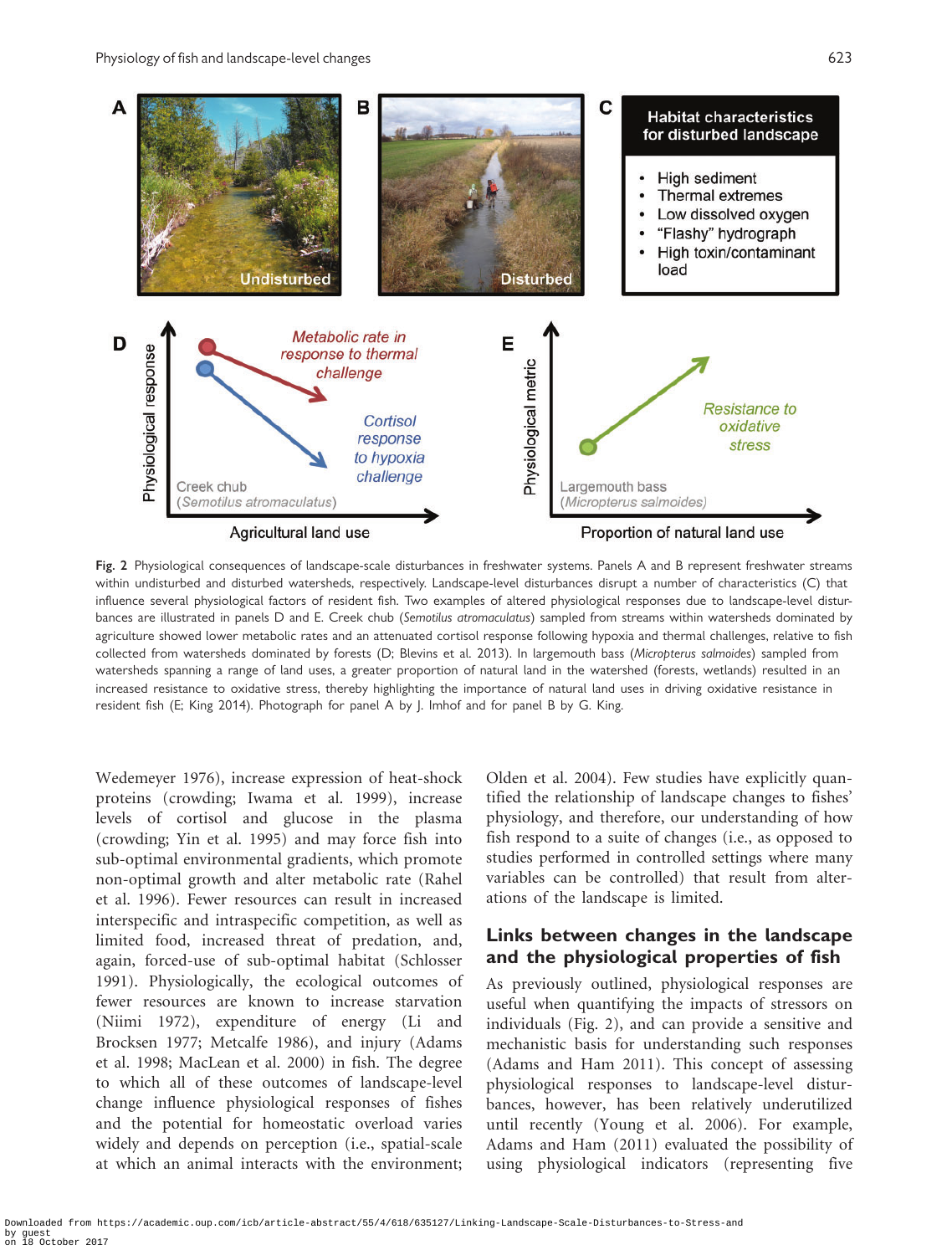different functional responses and levels of biological organization) to assess the health status of resident fish in a polluted stream and the subsequent influence of a number of remedial actions. Overall, results from that study suggested that biochemical, physiological, bioenergetic, and nutritional indicators of redbreast sunfish (Lepomis auritus) in a previously disturbed stream began to resemble those indicators of fish from a reference stream following restoration of the habitat [\(Adams and Ham 2011\)](#page-9-0). Interestingly, a set of bioindicators responded more readily to restoration, while other metrics were relatively unaffected by either disturbance or mediation, thereby highlighting the importance of assessing a variety of bioindicators at multiple levels of biological organization [\(Adams and Ham 2011](#page-9-0)). Similarly, [Blevins](#page-9-0) [et al. \(2013\)](#page-9-0) showed that creek chub (Semotilus atromaculatus) residing in forested watersheds did not differ in baseline physiological properties relative to creek chub from watersheds dominated by agriculture. However, upon being presented with thermal and hypoxic challenges, creek chub from forested landscapes displayed increasing sensitivity and elevated physiological responses relative to individuals from agricultural landscapes [\(Blevins et al. 2013](#page-9-0)). [Adams et al. \(2002\)](#page-9-0) highlighted the importance of using an integrative approach that incorporates analyses of bioindicators across different temporal and spatial scales. [Kim et al. \(2014\)](#page-10-0) exemplified this integrative approach, establishing the integrated health response (IHR<sub>s</sub>) model. The IHR<sub>s</sub> model uses a starplot approach, combined with a comprehensive suite of physiological variables, to assess the state of an ecosystem, including low-level physiological parameters (biomarkers), high-level bioindicators, dose– response toxicity tests, and variables of the health of habitats. Using the IHRs, [Kim et al. \(2014\)](#page-10-0) showed that biomarkers and bioindicators of fish residing in the downstream reaches of a stream, and representing organizations from the cellular/ biochemical to community levels, were negatively influenced by urban land use relative to headwater regions. This conclusion would not have been possible without incorporating molecular/cellular physiology with ''traditional'' sampling to evaluate disturbance in fish. Together, physiological data have been shown to provide useful information on resident fishes that can be predictive of organismal responses to challenges, and can be integrated with population-level monitoring for a valuable overview of how fish populations respond to landscape-level challenges.

It is not always feasible, or necessary, to generate long-term, population-level datasets if the goal is to

assess short-term responses to landscape-level changes (e.g., determining whether recovery measures are effective). In such cases, physiological assessments may be highly valuable due to their fine temporal scale and their sensitive nature. In addition, as previously mentioned, long-term measurements (e.g., mortality, growth, and reproduction) are not necessarily ideal metrics to define the condition of populations because these effects are typically observed in already severely impacted ecosystems. Recent work by [Nagrodski et al. \(2013\),](#page-11-0) [Blevins](#page-9-0) [et al. \(2013](#page-9-0), [2014\)](#page-9-0), and [King \(2014\)](#page-10-0) have all assessed the impact of different land-use practices (e.g., urban and agricultural use of land adjacent to streams) on fishes' physiological responses (e.g., responsiveness to environmental challenge; see [Fig. 2\)](#page-5-0). Collectively, these studies indicated that localized physiological acclimatization may play a role in allowing generalist species of fish to prosper in altered environments, and lack of ability to acclimatize in such ways may be a mechanism causing extirpation of more sensitive species. The above authors emphasized that understanding how landscape-level processes affect performance of individual fish can aid in the understanding of how land use impacts stream communities as a whole. [Mierzejewski et al. \(2014\)](#page-10-0) used biomarkers to determine site-specific point-sources along the Saluda River, South Carolina, by measuring physiological indicators of centrachid species at multiple sites along this river. Studies by [Corsi et al.](#page-9-0) [\(2011\)](#page-9-0) and [Crago et al. \(2011\)](#page-9-0) used in situ chambers and laboratory-reared fathead minnows (Pimephales promelas) to assess both spawning ([Corsi et al. 2011](#page-9-0)) and the molecular indicators of reproductive status ([Crago et al. 2011](#page-9-0)) as a function of a watershed's quality. Taken together, these studies exemplify successful use of physiological tools to link the health of freshwater fish to landscape-scale disturbances.

To further assess links between physiological responses and landscape-level stressors, a number of studies have examined the effects of complex mixtures (e.g., wastewater effluents) on aquatic biota. These studies have largely used laboratory-reared animals (e.g., fathead minnows) that were exposed to "effluent water" either in a laboratory setting (e.g., [Garcia-Reyero et al. 2011](#page-9-0); [Vidal-Dorsch et al. 2013](#page-11-0)) or in in situ cages (e.g., [Garcia-Reyero et al. 2009;](#page-9-0) [Ings et al. 2011](#page-10-0); [Sellin Jeffries et al. 2012](#page-11-0); [Kahl et al.](#page-10-0) [2014\)](#page-10-0). Because sampling of wild fish can pose certain difficulties (e.g., species of interest either absent, or present only as transients), in situ cages containing laboratory-reared fish provide a useful alternative when monitoring the effects of complex effluents. Additionally, molecular tools are generally more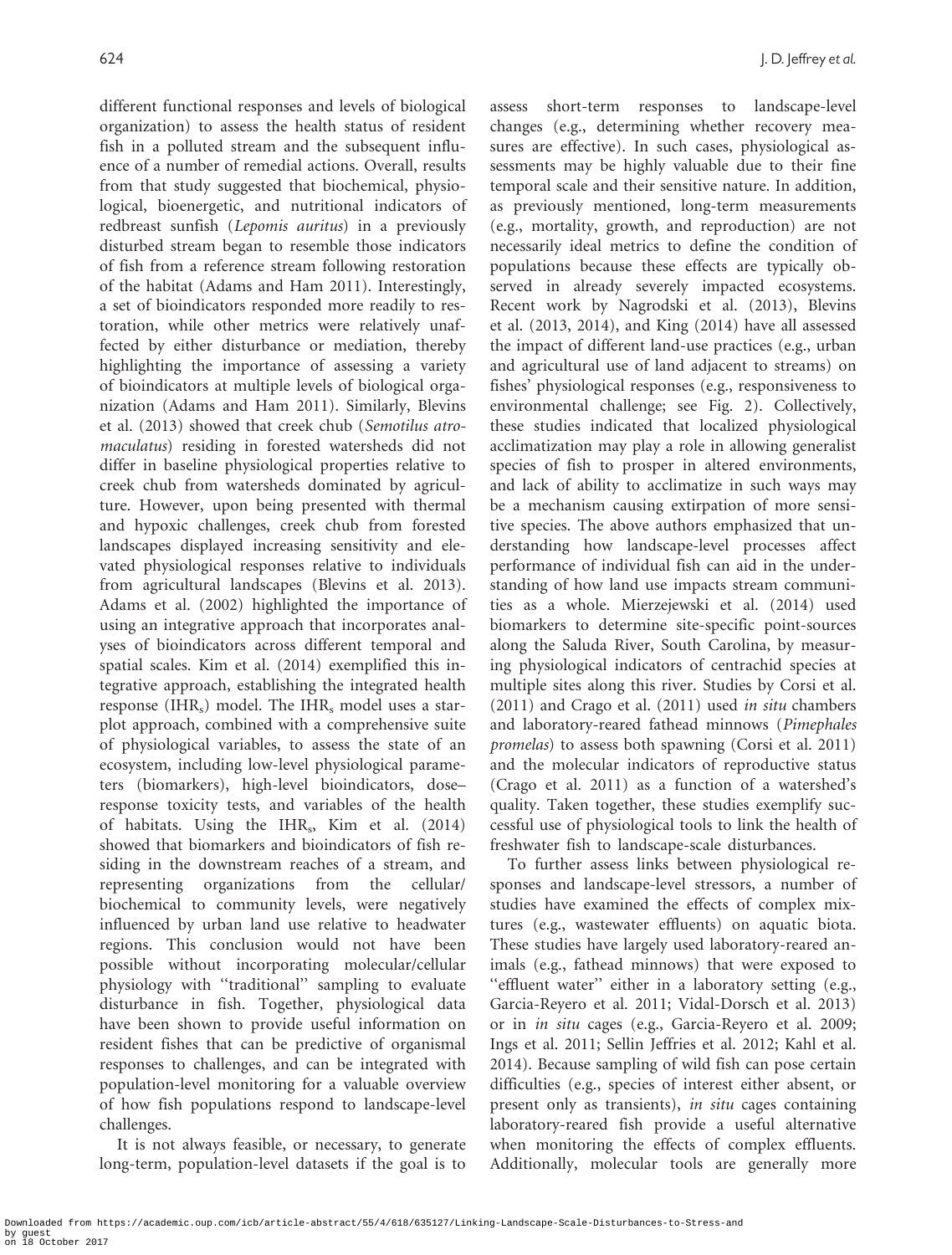readily available for laboratory-reared animals, making molecular analysis of gene expression, for instance, more straightforward. Additional studies have taken this strategy one step further by comparing in situ, caged, laboratory-reared fish with resident fish [\(Schultz et al. 2013](#page-11-0); [Minarik et al. 2014](#page-11-0)), thereby allowing for assessment of physiological responses over different temporal as well as spatial (i.e., multi-site sampling) scales.

When environments are complex, such as in the case of exposure to complex mixtures from wastewater effluents, it becomes difficult to predict effect outcomes because unknown chemicals may be present; in this case, genome-wide or ''omics'' approaches are useful. Transcriptomics, proteomics, and metabolomics are strategies that allow a large variety of biological pathways to be examined in a tissue-specific manner. Three recent and complementary studies employed such approaches to assess exposure of complex effluents on the ovarian transcriptome [\(Berninger et al. 2014\)](#page-9-0), as well as the liver transcriptome ([Martinovic-Weigelt et al. 2014](#page-10-0)) and metabolome ([Skelton et al. 2014\)](#page-11-0) of laboratoryreared fathead minnows. In particular, these authors point out that metabolomics is not hampered by the need for a sequenced genome and could thus be useful as a tool for non-model species. Together, these studies provide evidence for the successful use of omics-based approaches to assess the link between landscape-level disturbances and fishes' physiological responses on a broad-scale, i.e., approaches that allow for specific molecular targets to be identified for more focused, hypothesis-driven studies.

Using physiological responses to address landscape-level changes does have limitations, however. For example, many physiological responses are sensitive to external factors such as the stress from handling, sampling technique, life stage, reproduction, and time of day that may confound physiological measurements (e.g., [Hanson et al. 2008](#page-10-0); [Ellis et al.](#page-9-0) [2012b](#page-9-0)). Careful choice of control sites (i.e., nearby, but non-impacted systems) as well as sampling techniques that reduce the possibility for additional stressors (e.g., angling and the drawing of blood within minutes; the placement of fish in sensory-deprived ''black boxes'' for a period prior to sampling; e.g., [Gingerich et al. 2010](#page-10-0); [Blevins et al. 2013\)](#page-9-0) can help to establish reliable baseline/control values of physiological measures. In addition, the complexities that come with measuring responses of fish in ''uncontrolled'' field-settings (i.e., multiple possible stressors within a single landscape) can make untangling physiological responses difficult. Understanding how fish respond to a complex environment can

provide information about their responses to concurrent stressors, a situation that may better represent the health of fish overall. However, a more targeted approach may be necessary for conservation biologists to isolate primary stressors and facilitate restoration of habitats; in this case transporting fish to a controlled laboratory setting (e.g., [Blevins et al. 2013](#page-9-0)) can aid in reducing the influence of confounding factors and additional stressors. When possible, using a Before-After Control-Impacted (BACI) design may additionally strengthen studies that assess changes in a site due to a potential impact. The BACI approach involves comparing data collected prior to an impact, to data collected after an impact, from control as well as impacted sites ([Smith](#page-11-0) [2002](#page-11-0)). [Conquest \(2000\)](#page-9-0) discussed the value, but also the drawbacks, of the BACI design, cautioning researchers to use replicate control and impacted sites in their analyses to strengthen the interpretation of their results (for further discussion of BACI designs see [Conquest \[2000\]](#page-9-0) and [Smith \[2002\]\)](#page-11-0). Together, although assessing physiological parameters to examine landscape-level effects carries certain limitations, a strong experimental design and careful interpretation of the results, will help to strengthen such studies.

#### Directions for future studies

With human populations projected to continue growing into the next century, anthropogenicallydriven stressors will continue to negatively impact natural environments through processes such as destruction and fragmentation of habitats, climatic change, and removal of water. It is therefore critical that our monitoring of the responses of fish to broad-scale challenges increases to help conservation efforts reverse the alarming declines in fish populations. [Lake et al. \(2007\)](#page-10-0) called for integrating ecological theory within stream restoration projects, along with inputs from hydrologists, biogeochemists, managers, and other stakeholders to improve the effectiveness of habitat-restoration projects and improve the framework for generating data on the effectiveness of restoration. Ideally, scientists can build upon this concept, and integrate physiological metrics into traditional field-based studies of abundance, distribution, and restoration to improve management, and to provide ''early warning'' indicators of problems at the individual level that can help protect populations at risk. Specifically, blood-based physiological monitoring has two additional strengths that contribute to traditional field-based monitoring. First, blood samples provide a wealth of information on an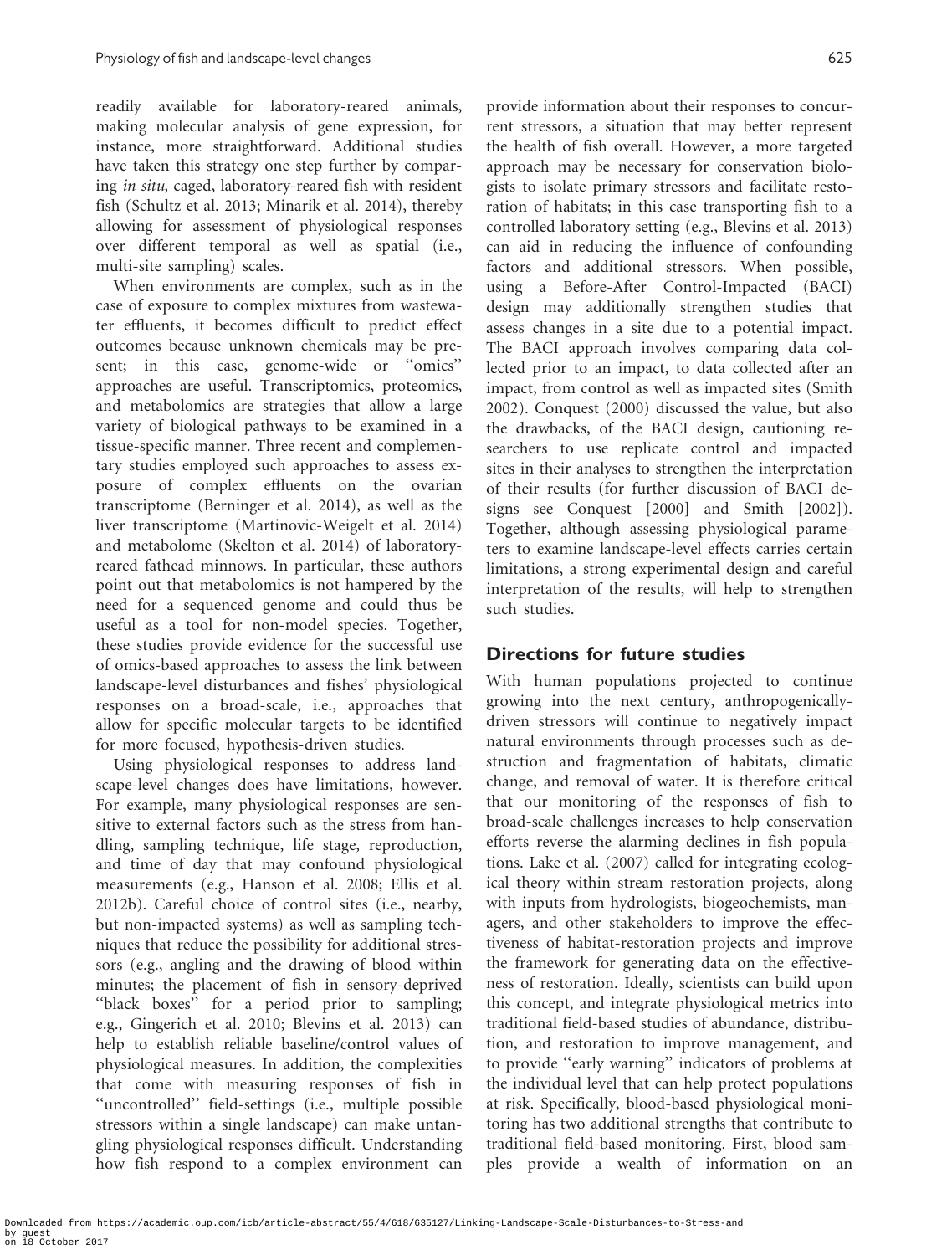<span id="page-8-0"></span>individual's health and condition, and can be drawn non-lethally, even from small fish, thereby permitting sampling of rare or threatened species without immediate negative consequences. Second, the red blood cells of fish are nucleated and thus permit the use of emergent technologies that focus on gene expression or mRNA production as endpoints to be used in non-lethal blood sampling. Thus, future studies should strive to integrate physiological monitoring with traditional field-based monitoring across a range of species and a range of habitats, where possible. This approach not only will provide an opportunity to test theories and hypotheses about drivers of individual health and condition across landscapes, but also will improve outcomes and provide novel insights into how organisms are interacting with their surroundings in the face of future challenges.

Future studies should also aim to better understand the expected range of physiological profiles from the breadth of fish that dwell in different natural habitats. Most physiological studies performed to date have focused on few species of fish (e.g., salmonids) and on few habitats (e.g., temperate rivers and streams, or aquaculture and laboratories). Thus, when making comparisons of physiological responses to landscape-level disturbances across studies, comparisons often are limited to a narrow range of species over a narrow range of environmental conditions. Therefore, to better understand the physiological responses observed across different landscapes, effort should be made to understand the range of physiological responses in a wide variety of fish and habitats. This current gap in knowledge highlights the importance of choosing reference sites that closely mimic treatment/disturbed sites in all but a few desired traits, and that interpretation of individual physiological responses should be carried out with caution (i.e., functional ranges of physiological responses can vary among individuals, populations, and species).

Finally, linking physiological responses to population size and other population-level attributes, such as persistence, fecundity, and overall ecosystem health (for a review see [Adams 2002\)](#page-9-0) will undoubtedly assist conservationists and managers ([Fefferman](#page-9-0) [and Romero 2013](#page-9-0)). By understanding the mechanisms by which changes in the landscape influence populations and ecosystems via measurable physiological parameters, practitioners will become empowered and better able to identify species and habitats that are at risk [\(Cooke and O'Connor](#page-9-0) [2010](#page-9-0)), ideally well before populations decline.

### Summary and conclusions

While underutilized in the past, researchers have recently embraced physiological indices as a measurement of the health of aquatic ecosystems with respect to landscape-level changes, and have demonstrated the benefit of measuring responses at multiple hierarchal levels. Such integrative approaches have provided evidence for links between fishes' physiology and population-level and community-level responses to characteristics of the habitat. Under circumstances in which higher-level, long-term responses are insensitive to sub-lethal stressors, short-term physiological responses can provide valuable information to fill gaps in knowledge. In addition, the use of omicsbased approaches can help reveal genome-wide responses to landscape-scale changes, approaches that will be particularly useful when the effects of changes in the landscape may not be easy to predict. Together, these studies act as the precursors for future work in utilizing a multitude of physiological techniques to determine the effects of landscape-scale disturbances on freshwater species of fish.

## Acknowledgments

Greg King, Zachary Blevins, and Alex Nagrodski provided valuable field support in generating data. The authors would also like to acknowledge SICB for providing travel funding to C.D.S.

#### Funding

This work was supported by the USDA National Institute of Food and Agriculture, Hatch project [ILLU-875-947 to C.D.S.] and the University of Illinois [to C.D.S.] as well as by National Science and Engineering Research Council of Canada [to S.J.C.] and the Canada Research Chairs Program [to S.J.C.]. Additional support was provided by US Fish & Wildlife Service Fish Enhancement Mitigation and Research Fund [Project No. 2005-0129-023].

#### References

- Aarts BGW, Van Den Brink FWB, Nienhuis PH. 2004. Habitat loss as the main cause of the slow recovery of fish faunas of regulated large rivers in Europe: The transversal floodplain gradient. River Res Appl 20:3–23.
- Acevedo Seaman DA, Guglielmo CG, Elner RW, Williams TD. 2006. Landscape-scale physiology: Site differences in refueling rates indicated by plasma metabolite analysis in freeliving migratory sandpipers. Auk 123:563.
- Adams CE, Huntingford FA, Turnbull JF, Beattie C. 1998. Alternative competitive strategies and the cost of food acquisition in juvenile Atlantic salmon (Salmo salar). Aquaculture 167:17–26.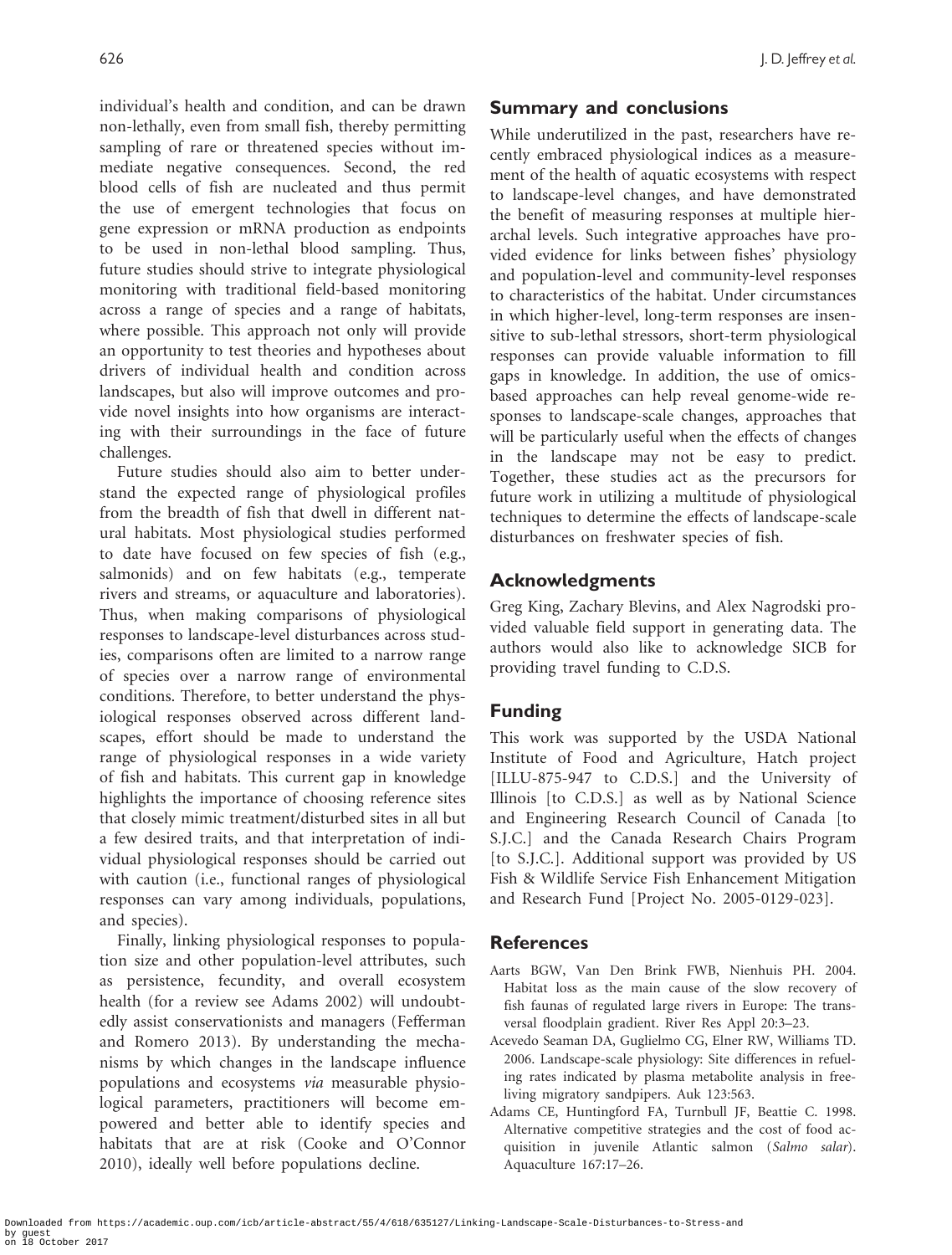- <span id="page-9-0"></span>Adams SM. 2002. Biological indicators of aquatic ecosystems stress. Bethesda, MD: American Fisheries Society. p. 656.
- Adams SM, Ham KD. 2011. Application of biochemical and physiological indicators for assessing recovery of fish populations in a disturbed stream. Environ Manage 47:1047–63.
- Adams SM, Hill WR, Peterson MJ, Ryon MG, Smith JG, Stewart AJ. 2002. Assessing recovery in a stream ecosystem: Applying multiple chemical and biological endpoints. Ecol Appl 12:1510–27.
- Allan JD. 2004. Landscapes and riverscapes: The influence of land use on stream ecosystems. Annu Rev Ecol Evol Syst 35:257–84.
- Attrill MJ, Depledge MH. 1997. Community and population indicators of ecosystem health: Targeting links between levels of biological organisation. Aquat Toxicol 38:183–97.
- Barton BA. 2002. Stress in fishes: A diversity of responses with particular reference to changes in circulating corticosteroids. Integr Comp Biol 42:517–25.
- Barton BA, Morgan JD, Vijayan MM. 2002. Physiological and condition-related indicators of environmental stress in fish. In: Adams SM, editor. Biological indicators of aquatic ecosystem stress. Bethesda, MD: American Fisheries Society. p. 111–48.
- Barton DR, Taylor WD, Biette RM. 1985. Dimensions of riparian buffer strips required to maintain trout habitat in Southern Ontario streams. N Am J Fish Manage 5:364–78.
- Berninger JP, Martinovic-Weigelt D, Garcia-Reyero N, Escalon L, Perkins EJ, Ankley GT, Villeneuve DL. 2014. Using transcriptomic tools to evaluate biological effects across effluent gradients at a diverse set of study sites in Minnesota, USA. Environ Sci Technol 48:2404–12.
- Blevins ZW, Effert EL, Wahl DH, Suski CD. 2013. Land use drives the physiological properties of a stream fish. Ecol Indicators 24:224–35.
- Blevins ZW, Wahl DH, Suski CD. 2014. Reach-scale land use drives the stress responses of a resident stream fish. Physiol Biochem Zool 87:113–24.
- Bunn SE, Arthington AH. 2002. Basic principles and ecological consequences of altered flow regimes for aquatic biodiversity. Environ Manage 30:492–507.
- Carpenter SR, Caraco NF, Correll DL, Howarth RW, Sharpley AN, Smith VH. 1998. Nonpoint pollution of surface waters with phosphorous and nitrogen. Ecol Appl 8:559–68.
- Carpenter SR, Fisher SG, Grimm NB, Kitchell JF. 1992. Global change and freshwater ecosystems. Annu Rev Ecol Evol Syst 23:119–39.
- Chown SL, Robinson D, Gaston KJ. 2004. Macrophysiology: large-scale patterns in physiological traits and their ecological implications. Funct Ecol 18:159–67.
- Chu C, Minns CK, Lester NP, Mandrak NE, Rosenfeld J. 2015. An updated assessment of human activities, the environment, and freshwater fish biodiversity in Canada. Can J Fish Aquat Sci 72:1–14.
- Collares-Pereira MJ, Cowx IG. 2004. The role of catchment scale environmental management in freshwater fish conservation. Fish Manage Ecol 11:303–12.
- Conquest LL. 2000. Analysis and interpretation of ecological field data using BACI Designs: Discussion. J Agric Biol Environ Stat 5:293–6.
- Cooke SJ, O'Connor CM. 2010. Making conservation physiology relevant to policy makers and conservation practitioners. Conserv Lett 3:159–66.
- Cooke SJ, Sack L, Franklin CE, Farrell AP, Beardall J, Wikelski M, Chown SL. 2013. What is conservation physiology? Perspectives on an increasingly integrated and essential science. Conserv Physiol 1:cot001.
- Cooke SJ, Suski CD. 2008. Ecological restoration and physiology: An overdue integration. Bioscience 58:957–68.
- Corsi SR, Klaper RD, Weber DN, Bannerman RT. 2011. Water- and sediment-quality effects on Pimephales promelas spawning vary along an agriculture-to-urban land-use gradient. Sci Total Environ 409:4847–57.
- Crago J, Corsi SR, Weber D, Bannerman R, Klaper R. 2011. Linking biomarkers to reproductive success of caged fathead minnows in streams with increasing urbanization. Chemosphere 82:1669–74.
- Dale VH, Brown S, Haeuber RA, Hobbs NT, Huntly N, Naiman RJ, Riebsame WE, Turner MG, Valone TJ. 2000. Ecological principles and guidelines for managing the use of land. Ecol Appl 10:639–70.
- Davies SP, Jackson SK. 2006. The biological condition gradient: A descriptive model for interpreting change in aquatic ecoystems. Ecol Appl 16:1251–66.
- Dudgeon D, Arthington AH, Gessner MO, Kawabata Z, Knowler DJ, Leveque C, Naiman RJ, Prieur-Richard AH, Soto D, Stiassny ML, et al. 2006. Freshwater biodiversity: Importance, threats, status and conservation challenges. Biol Rev (Camb) 81:163–82.
- Easterling DR, Meehl GH, Parmesan C, Changnon SA, Karl TR, Mearns LO. 2000. Climate extremes: Observations, modeling, and impacts. Science 289:2068–74.
- Elith J, Leathwick JR. 2009. Species distribution models: Ecological explanation and prediction across space and time. Annu Rev Ecol Evol Syst 40:677–97.
- Ellis RD, McWhorter TJ, Maron M. 2012a. Integrating landscape ecology and conservation physiology. Landscape Ecol 27:1–12.
- Ellis T, Yildiz HY, Lopez-Olmeda J, Spedicato MT, Tort L, Overli O, Martins CI. 2012b. Cortisol and finfish welfare. Fish Physiol Biochem 38:163–88.
- Fausch KD, Torgersen CE, Baxter CV, Li HW. 2002. Landscapes to riverscapes: Bridging the gap between research and conservation of stream fishes. Bioscience 52:483.
- Fefferman NH, Romero LM. 2013. Can physiological stress alter population persistence? A model with conservation implications. Conserv Physiol 1:cot012.
- Foley JA, Defries R, Asner GP, Barford C, Bonan G, Carpenter SR, Chapin FS, Coe MT, Daily GC, Gibbs HK, et al. 2005. Global consequences of land use. Science 309:570–4.
- Garcia-Reyero N, Adelman IR, Martinovic D, Liu L, Denslow ND. 2009. Site-specific impacts on gene expression and behavior in fathead minnows (Pimephales promelas) exposed in situ to streams adjacent to sewage treatment plants. BMC Bioinformatics 10:S11.
- Garcia-Reyero N, Lavelle CM, Escalon BL, Martinovic D, Kroll KJ, Sorensen PW, Denslow ND. 2011. Behavioral and genomic impacts of a wastewater effluent on the fathead minnow. Aquat Toxicol 101:38–48.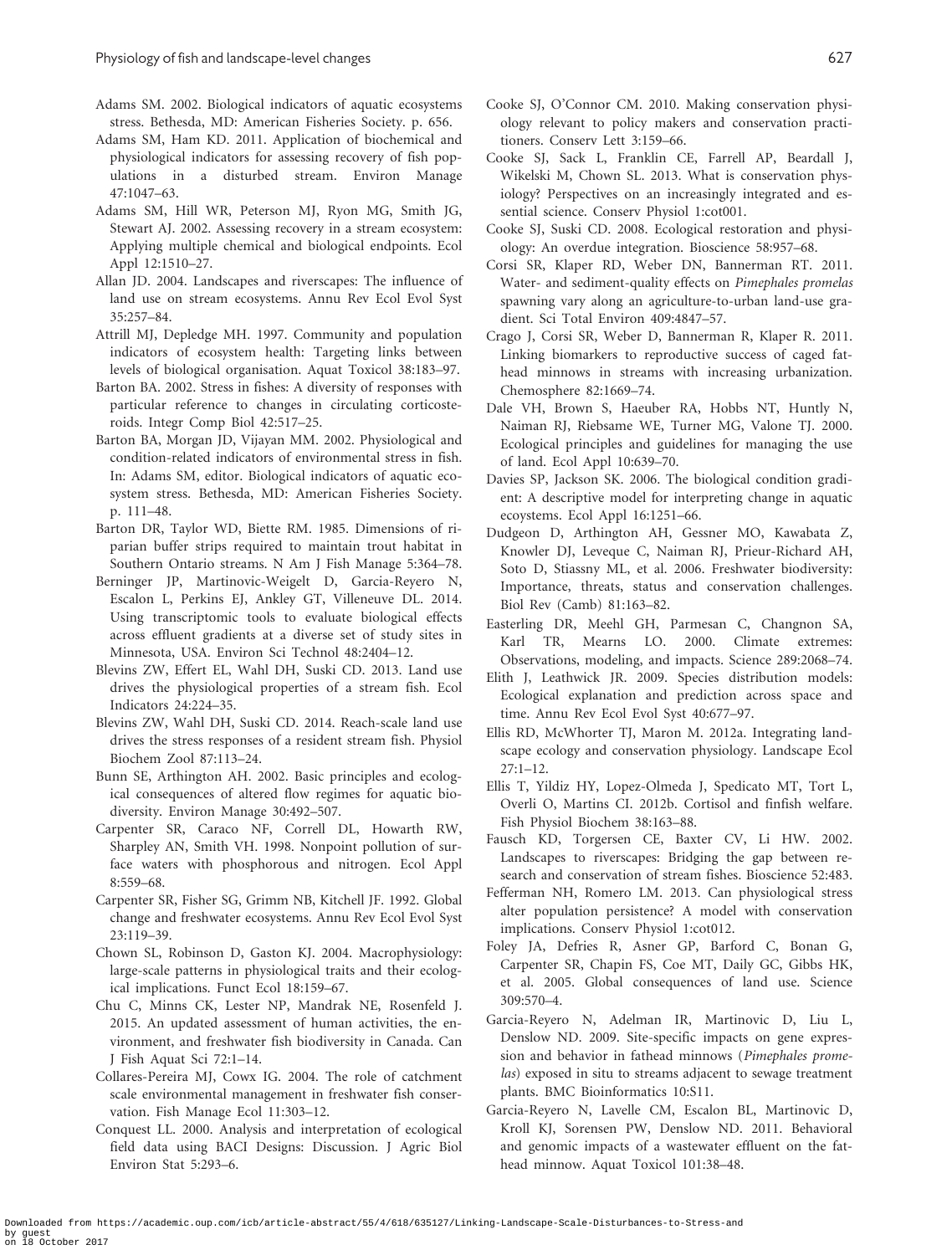- <span id="page-10-0"></span>Gergel SE, Turner MG, Miller JR, Melack JM, Stanley EH. 2002. Landscape indicators of human impacts to riverine systems. Aquat Sci 64:118–28.
- Gingerich AJ, Philipp DP, Suski CD. 2010. Effects of nutritional status on metabolic rate, exercise and recovery in a freshwater fish. J Comp Physiol B Biochem Syst Environ Physiol 180:371–84.
- Hanson KC, Gravel MA, Graham A, Shoji A, Cooke SJ. 2008. Sexual variation in fisheries research and management: When does sex matter? Rev Fish Sci 16:421–36.
- Heino J, Mykrä H, Hämäläinen H, Aroviita J, Muotka T. 2007. Responses of taxonomic distinctness and species diversity indices to anthropogenic impacts and natural environmental gradients in stream macroinvertebrates. Freshwat Biol 52:1846–61.
- Helmuth B. 2009. From cells to coastlines: How can we use physiology to forecast the impacts of climate change? J Exp Biol 212(Pt 6):753–60.
- Huey RB. 1991. Physiological consequences of habitat selection. Am Nat 137:S91–S115.
- Hynes HBN. 1975. Edgardo Baldi memorial lecture: The stream and its valley. Verh Internat Verein Limnol 19:1–15.
- Ings JS, Servos MR, Vijayan MM. 2011. Exposure to municipal wastewater effluent impacts stress performance in rainbow trout. Aquat Toxicol 103:85–91.
- IPCC. 2014. Climate Change 2014: Synthesis Report. In: Core Writing Team, Pachauri RK, Meyer LA editors. Contribution of Working Groups I, II and III to the Fifth Assessment Report of the Intergovernmental Panel on Climate Change. Geneva, Switzerland: IPCC. p. 151.
- Iwama GK, Vijayan MM, Forsyth RB, Ackerman PA. 1999. Heat shock proteins and physiological stress in fish. Am Zool 39:901–9.
- Jackson DA, Peres-Neto PR, Olden JD. 2001. What controls who is where in freshwater fish communities—the roles of biotic, abiotic, and spatial factors. Can J Fish Aquat Sci 58:157–70.
- Jelks HL, Walsh SJ, Burhead NM, Contreras-Balderas S, Diaz-Pardo E, Hendrickson DA, Lyons J, Mandrak NE, McCormick F, Nelson JS, et al. 2006. Conseravtion status of imperiled North American freshwater and diadromous fishes. Fisheries 33:372–407.
- Junge C, Museth J, Hindar K, Kraabøl M, Vøllestad LA. 2014. Assessing the consequences of habitat fragmentation for two migratory salmonid fishes. Aquat Conserv Mar Freshwat Ecosyst 24:297–311.
- Kahl MD, Villeneuve DL, Stevens K, Schroeder A, Makynen EA, LaLone CA, Jensen KM, Hughes M, Holmen BA, Eid E, et al. 2014. An inexpensive, temporally integrated system for monitoring occurrence and biological effects of aquatic contaminants in the field. Environ Toxicol Chem 33:1584–95.
- Karr JR. 1991. Biological integrity: A long-neglected aspect of water resource management. Ecol Appl 1:66–84.
- Karr JR, Fausch KD, Angermeier PL, Yant PR, Schlosser IJ. 1986. Assessing biological integrity in running watersmethod and its rationale. INHS Spec Publ 5:1–28.
- Karr JR, Toth LA, Dudley DR. 1985. Fish communities of midwestern rivers: A history of degradation. Bioscience 35:90–5.
- Kim JH, Yeom DH, An KG. 2014. A new approach of Integrated Health Responses (IHR(s)) modeling for ecological risk/health assessments of an urban stream. Chemosphere 108:376–82.
- King GD. 2014. Nutritional condition and stress response of fishes along a gradient of habitat quality in the St. Lawrence river: Physiological consequences of anthropogenic habitat degradation. Urbana-Champaign: University of Illinois.
- Lake PS, Bond N, Reich P. 2007. Linking ecological theory with stream restoration. Freshwat Biol 52:597–615.
- Lenat DR, Crawford JK. 1994. Effects of land use on water quality and aquatic biotic of three North Carolina Piedmont streams. Hydrobiologia 294:185–99.
- Levine S, Ursin H. 1991. What is stress? In: Brown MR, Koob GF, Rivier C, editors. Stress: neurobiology and neuroendocrinology. New York: Marcel Dekker, Inc. p. 3–21.
- Li HW, Brocksen RW. 1977. Approaches to the analysis of energic costs of intraspecific competition for space by rainbow trout (Salmo gairdneri). J Fish Biol 11:329–41.
- Lundberg JG, Kottelat M, Smith GR, Stiassny MLJ, Gill AC. 2000. So many fishes, so little time: An overview of recent icthyological discovery in continental waters. Ann Missouri Bot Gard 87:26–62.
- MacKenzie DI. 2005. What are the issues with presence–absence data for wildlife managers? J Wildl Manage 69:849–60.
- MacLean A, Metcalfe NB, Mitchell D. 2000. Alternative competitive strategies in juvenile Atlantic salmon (Salmo salar): Evidence from fin damage. Aquaculture 184:291–302.
- Maitland PS. 1995. The conservation of freshwater fish: Past and present experience. Biol Conserv 72:259–70.
- Martinovic-Weigelt D, Mehinto AC, Ankley GT, Denslow ND, Barber LB, Lee KE, King RJ, Schoenfuss HL, Schroeder AL, Villeneuve DL. 2014. Transcriptomic effects-based monitoring for endocrine active chemicals: Assessing relative contribution of treated wastewater to downstream pollution. Environ Sci Technol 48:2385–94.
- Mazerolle MJ, Villard M-A. 1999. Patch characteristics and landscape context as predictors of species presence and abundance: A review. Ecoscience 6:117–24.
- McCormick MI. 2006. Mothers matter: Crowding leads to stressed mothers and smaller offspring in marine fish. Ecology 87:1104–9.
- McEwen BS, Wingfield JC. 2003. The concept of allostasis in biology and biomedicine. Horm Behav 43:2–15.
- Metcalfe NB. 1986. Intraspecific variation in competitive ability and food intake in salmonids: Consequences for energy budgets and growth rates. J Fish Biol 28:525–31.
- Meybeck M. 2004. The global change of continental aquatic systems: Dominant impacts of human activities. Water Sci Technol 49:73–83.
- Mierzejewski J, Haney DC, van den Hurk P. 2014. Biomarker responses in sunfish species and largemouth bass from the Saluda River, South Carolina. Ecotoxicol Environ Saf 110:8–15.
- Miller RR, Williams JD, Williams JE. 1989. Extinctions of North American fishes during the past century. Fisheries 14:22–38.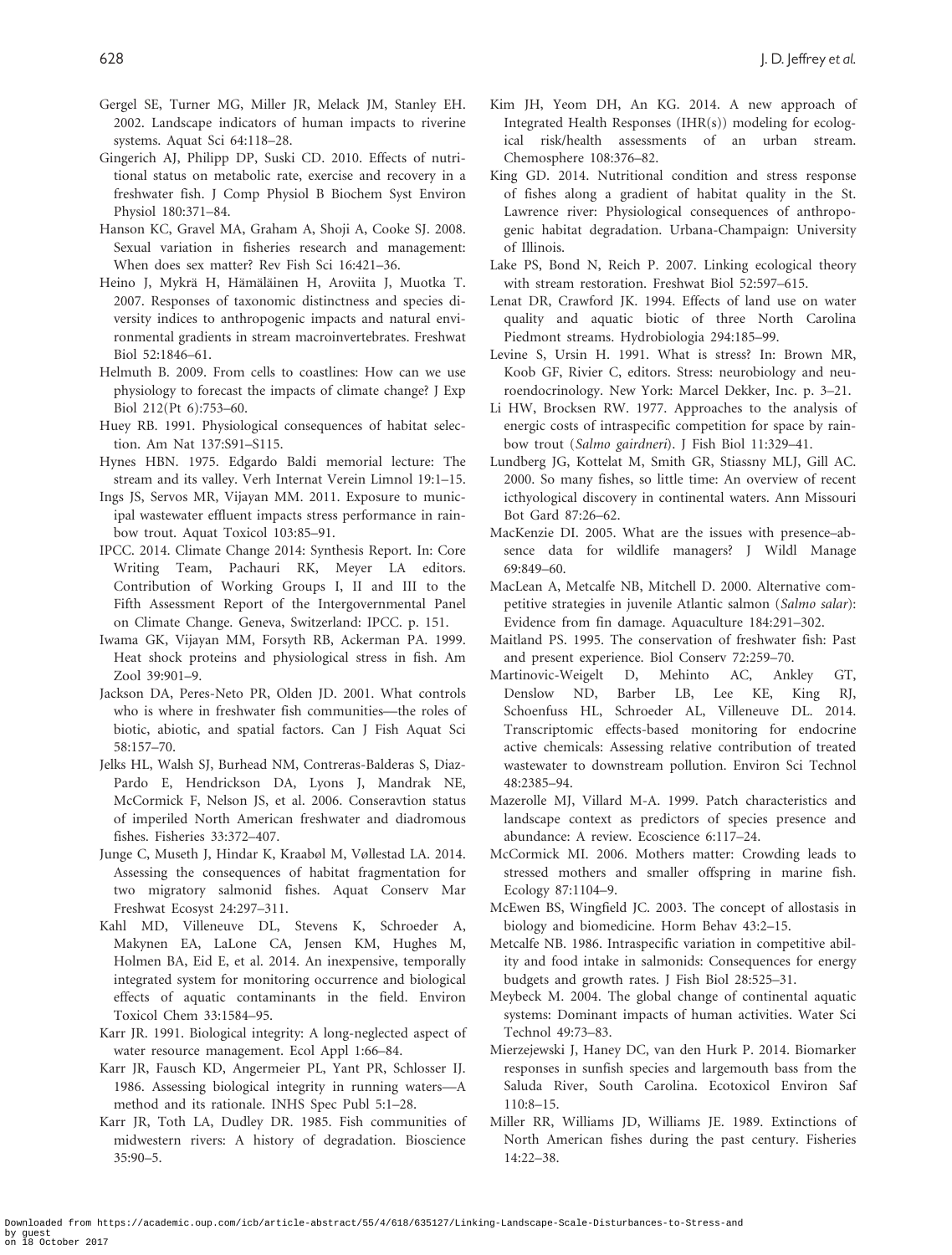- <span id="page-11-0"></span>Miltner RJ, White D, Yoder C. 2004. The biotic integrity of streams in urban and suburbanizing landscapes. Landscape Urban Plann 69:87–100.
- Minarik TA, Vick JA, Schultz MM, Bartell SE, Martinovic-Weigelt D, Rearick DC, Schoenfuss HL. 2014. On-site exposure to treated wastewater effluent has subtle effects on male fathead minnow and pronounced effects on carp. J Am Water Resour Assoc 50:358–75.
- Morita K, Yamamoto S. 2002. Effects of habitat fragmentation by damming on the persistence of stream-dwelling charr populations. Conserv Biol 16:1318–23.
- Morita K, Yamamoto S, Hoshino N. 2000. Extreme life history change of white-spotted char (Salvelinus leucomaenis) after damming. Can J Fish Aquat Sci 57:1300–6.
- Moyle PB, Leidy RA. 1992. Loss of biodiversity in aquatic ecosystems: Evidence from fish faunas. In: Fiedler PL, Jain SK, editors. Conservation Biology. USA: Springer p. 127–69.
- Nagrodski A, Suski CD, Cooke SJ. 2013. Health, condition, and survival of creek chub (Semotilus atromaculatus) across a gradient of stream habitat quality following an experimental cortisol challenge. Hydrobiologia 702:283–96.
- Niimi AJ. 1972. Changes in the proximate body composition of largemouth bass (Micropterus salmoides) with starvation. Can J Zool 50:815–9.
- Nriagu JO, Pacyna JM. 1988. Quantitative assessment of worldwide contamination of air, water and soils by trace metals. Nature 333:134–9.
- Olden JD, Schooley RL, Monroe JB, Poff NL. 2004. Contextdependent perceptual ranges and their relevance to animal movements in landscapes. J Anim Ecol 73:1190–4.
- Poff NL, Allan JD, Bain MB, Karr JR, Prestegaard KL, Richter BD, Sparks RE, Stromberg JC. 1997. The natural flow regime. Bioscience 47:769–84.
- Porter WP, Sabo JL, Tracy CR, Reichman OJ, Ramankutty N. 2002. Physiology on a landscape scale: plant–animal interactions. Integr Comp Biol 42:431–53.
- Rahel FJ. 2002. Homogenization of freshwater faunas. Annu Rev Ecol Syst 33:291–315.
- Rahel FJ, Keleher CJ, Anderson JL. 1996. Potential habitat loss and population fragmentation for cold water fish in the North Platte River drainage of the Rocky Mountains: Response to climate warming. Limnol Oceanogr 41:1116–23.
- Rapport DJ, Costanza R, McMichael AJ. 1998. Assessing ecosystem health. Trends Ecol Evol 13:397–402.
- Rees WE. 1999. Consuming the earth: The biophysics of sustainability. Ecol Econ 29:23–7.
- Ricciardi A, Rasmussen JB. 1999. Extinction rates of North American freshwater fauna. Conserv Biol 13:1220–2.
- Richter BD, Braun DC, Mendelson MA, Master LI. 1997. Threats to imperiled freshwater fauna. Conserv Biol 11:1081–93.
- Ricklefs RE, Wikelski M. 2002. The physiology/life-history nexus. Trends Ecol Evol 17:462–8.
- Robinson CT, Tockner K, Ward JV. 2002. The fauna of dynamic riverine landscapes. Freshwat Biol 47:661–77.
- Romero LM. 2004. Physiological stress in ecology: Lessons from biomedical research. Trends Ecol Evol 19:249–55.
- Romero LM, Dickens MJ, Cyr NE. 2009. The reactive ccope model—A new model integrating homeostasis, allostasis, and stress. Horm Behav 55:375–89.
- Rose KA. 2000. Why are quantitative relationships between environmental quality and fish populations so elusive? Ecol Appl 10:367–85.
- Sala OE, Chapin FS III, Armesto JJ, Berlow E, Bloomfield J, Dirzo R, Huber-Sanwald E, Huenneke LF, Jackson RB, Kinzig A, et al. 2000. Global biodiversity scenarios for the year 2100. Science 287:1770–4.
- Schlosser IJ. 1991. Stream fish ecology: A landscape perspective. Bioscience 41:704–12.
- Schultz MM, Minarik TA, Martinovic-Weigelt D, Curran EM, Bartell SE, Schoenfuss HL. 2013. Environmental estrogens in an urban aquatic ecosystem: II. Biological effects. Environ Int 61:138–49.
- Sellin Jeffries MK, Mehinto AC, Carter BJ, Denslow ND, Kolok AS. 2012. Taking microarrays to the field: differential hepatic gene expression of caged fathead minnows from Nebraska watersheds. Environ Sci Technol 46:1877–85.
- Skelton DM, Ekman DR, Martinovic-Weigelt D, Ankley GT, Villeneuve DL, Teng Q, Collette TW. 2014. Metabolomics for in situ environmental monitoring of surface waters impacted by contaminants from both point and nonpoint sources. Environ Sci Technol 48:2395–403.
- Smith EP. 2002. BACI design. In: El-Shaarawi AH, Piegorsch WW, editors. Encyclopedia of environmetrics. Chichester: John Wiley & Sons, Ltd. p. 141–48.
- Somero GN. 2005. Linking biogeography to physiology: Evolutionary and acclimatory adjustments of thermal limits. Front Zool 2:1–9.
- Summerfelt RC, Hall GE. 1987. Age and growth of fish. Ames, Iowa: The Iowa State University Press. p. 520.
- Sutherland AB, Meyer JL, Gardiner EP. 2002. Effects of land cover on sediment regime and fish assemblage structure in four southern Appalachian streams. Freshwat Biol 47:1791–805.
- Sweeney BW, Bott TL, Jackson JK, Kaplan LA, Newbold JD, Standley LJ, Hession WC, Horwitz RJ. 2004. Riparian deforestation, stream narrowing, and loss of stream ecosystem services. Proc Natl Acad Sci USA 101:14132–7.
- Tonn WM, Magnuson JJ, Rask M, Toivonen J. 1990. Intercontinental comparison of small-lake fish assemblages: The balance between local and regional processes. Am Nat 136:345–75.
- Turner WR, Brandon K, Brooks TM, Costanza R, Da Fonseca GAB, Portela R. 2007. Global conservation of biodiversity and ecosystem services. Bioscience 57:868–73.
- Van Horne B. 1983. Density as a misleading indicator of habitat quality. J Wildl Manage 47:893–901.
- Vidal-Dorsch DE, Colli-Dula RC, Bay SM, Greenstein DJ, Wiborg L, Petschauer D, Denslow ND. 2013. Gene expression of fathead minnows (Pimephales promelas) exposed to two types of treated municipal wastewater effluents. Environ Sci Technol 47:11268–77.
- Vié J-C, Hilton-Taylor C, Stuart SN. 2009. Wildlife in a changing world—An analysis of the 2008 IUCN red list of threatened species. Gland, Switzerland: IUCN. p. 180.